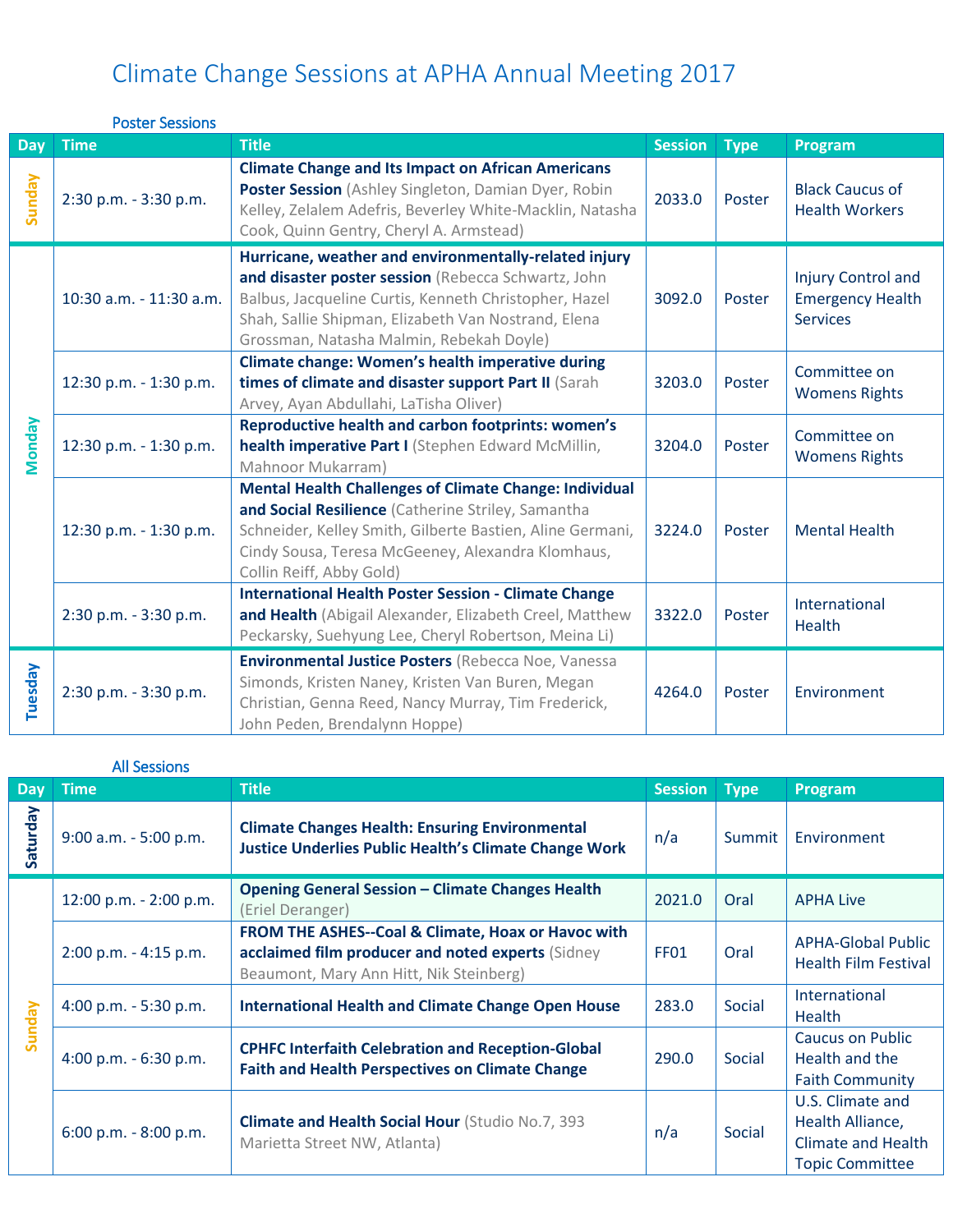| <b>Time</b>                     | <b>Title</b>                                                                                                                                                                                         | <b>Session</b> | <b>Type</b> | Program                                                                                    |
|---------------------------------|------------------------------------------------------------------------------------------------------------------------------------------------------------------------------------------------------|----------------|-------------|--------------------------------------------------------------------------------------------|
|                                 | Climate Change and Vulnerable Populations (Jeffrey Bethel, Michael E.<br>Bird, Patricia Cochran, David R. Williams, Seiji Yamada)                                                                    | 3008.0         | Oral        | <b>APHA</b>                                                                                |
|                                 | <b>Climate Change Denial: Who Will Suffer Most and First?</b>                                                                                                                                        | 3009.0         | Oral        | <b>APHA</b>                                                                                |
|                                 | President's Session: Climate Change & Health: The 21st century challenge<br>(Tom Quade, Jonathan Patz, John Balbus, Kristie Ebi)                                                                     | 3011.0         | Oral        | <b>APHA Live</b>                                                                           |
|                                 | A Dual Opportunity: Lessons Learned in Addressing Climate Change and<br><b>NCDs</b>                                                                                                                  | 3016.1         | Oral        | <b>APHA Global Health</b>                                                                  |
| 10:00 a.m.<br>$\mathbf{L}$      | AAPI Epidemiology, Climate Changes, and Environmental Health (Lan<br>Doan, Haley Cash, Nicole Kau'i Baumhofer, Stella Gran-O'Donnell)                                                                | 3021.0         | Oral        | Asian & Pacific Islander<br><b>Caucus for Public</b><br>Health                             |
| 8:30 a.m.                       | Climate change and disaster preparedness as it relates to unstably<br>housed and homeless populations (David Patterson, Kristi Messer, Kate<br>Bassil, Lisa Greenwell)                               | 3025.0         | Oral        | Caucus on<br>Homelessness                                                                  |
| $\blacksquare$<br><b>MONDAY</b> | Protecting the Environment and Preventing Climate Change: Planning<br>and Policy Strategies (Meg Traci, Brittany Giles, Chris David, Andrea<br>Hamberg)                                              | 3031.0         | Oral        | <b>Community Health</b><br><b>Planning and Policy</b><br>Development,<br><b>Disability</b> |
|                                 | <b>Climate-Friendly Farming: A Public Health Imperative (Tyler Smith, Scott</b><br>Faber, Sarah Reinhardt, Alyssa Charney)                                                                           | 3034.0         | Oral        | Environment                                                                                |
|                                 | Nature and Human Health: Vectors and Climate Change (Jeff Vasiloff,<br>Tyler Rapp, Stephanie Negron, Mary Soares, Yaritbel Torres-Mendoza)                                                           | 3035.0         | Oral        | Environment                                                                                |
|                                 | <b>Climate Change and the Medical Care System (Caroline Wellbery, Amy</b><br>Collins, Elizabeth Schenk, Molly Rauch)                                                                                 | 3054.0         | Oral        | <b>Medical Care Section</b>                                                                |
|                                 | <b>Understanding and Addressing Adverse Community Experiences and</b><br>Resilience in the Context of Climate Change (Ruben Cantu)                                                                   | 3127.0         | Oral        | <b>APHA</b>                                                                                |
|                                 | <b>Comprehension Matters: Engaging the Policymakers and the Public</b><br>(Howard Frumkin, Edward Maibach, Kait Parker, Jalonne White-Newsome)                                                       | 3128.0         | Oral        | <b>APHA Live</b>                                                                           |
| .m.                             | Air Pollution and Your Cardiovascular Health (Janet Wright, Wayne<br>Cascio, Stephen Sidney)                                                                                                         | 3130.0         | Oral        | <b>APHA Center for Public</b><br><b>Health Policy</b>                                      |
| 12:00<br>$\mathbf{r}$           | Feminization of Poverty: The impact of climate change and natural<br>disasters on women's lives in the U.S. and internationally (Jacqueline<br>Patterson, Gloria Giarratano, Dorothy Riddle)         | 3133.0         | Oral        | Committee on<br><b>Womens Rights</b>                                                       |
| a.m.<br>10:30                   | Climate changes and the possible effects on arbovirus transmissions in<br>the Americas (Sylvain Aldighieri, Madeleine C. Thomson, Kristie L. Ebi)                                                    | 3135.0         | Oral        | <b>APHA Global Health</b>                                                                  |
|                                 | SDGs, Human Rights and the Environment (Amy Ansehl, Gopal Sankaran,<br>Padmini Murthy, Elvira Beracochea)                                                                                            | 3173.0         | Oral        | <b>International Health</b>                                                                |
| MONDAY-                         | <b>Climate change and the effect on war and peace (Michael Bird, Barry S.</b><br>Levy, Robert M. Gould, Seiji Yamada)                                                                                | 3182.0         | Oral        | <b>Peace Caucus</b>                                                                        |
|                                 | The Role of PHSW in Recognizing and Responding to Climate Change<br>(Debra D. Joseph, Elaine Congress, David O'Malley, Kathryn McConnell)                                                            | 3193.0         | Oral        | <b>Public Health Social</b><br>Work                                                        |
|                                 | Learning from the 1980s: Critical historical perspectives on Reagan-era<br>activism for health equity and climate justice (Marian Jones, ABilly Jones-<br>Hennin, Jace Weaver, Bernard D. Goldstein) | 3196.0         | Oral        | Spirit of 1848 Caucus                                                                      |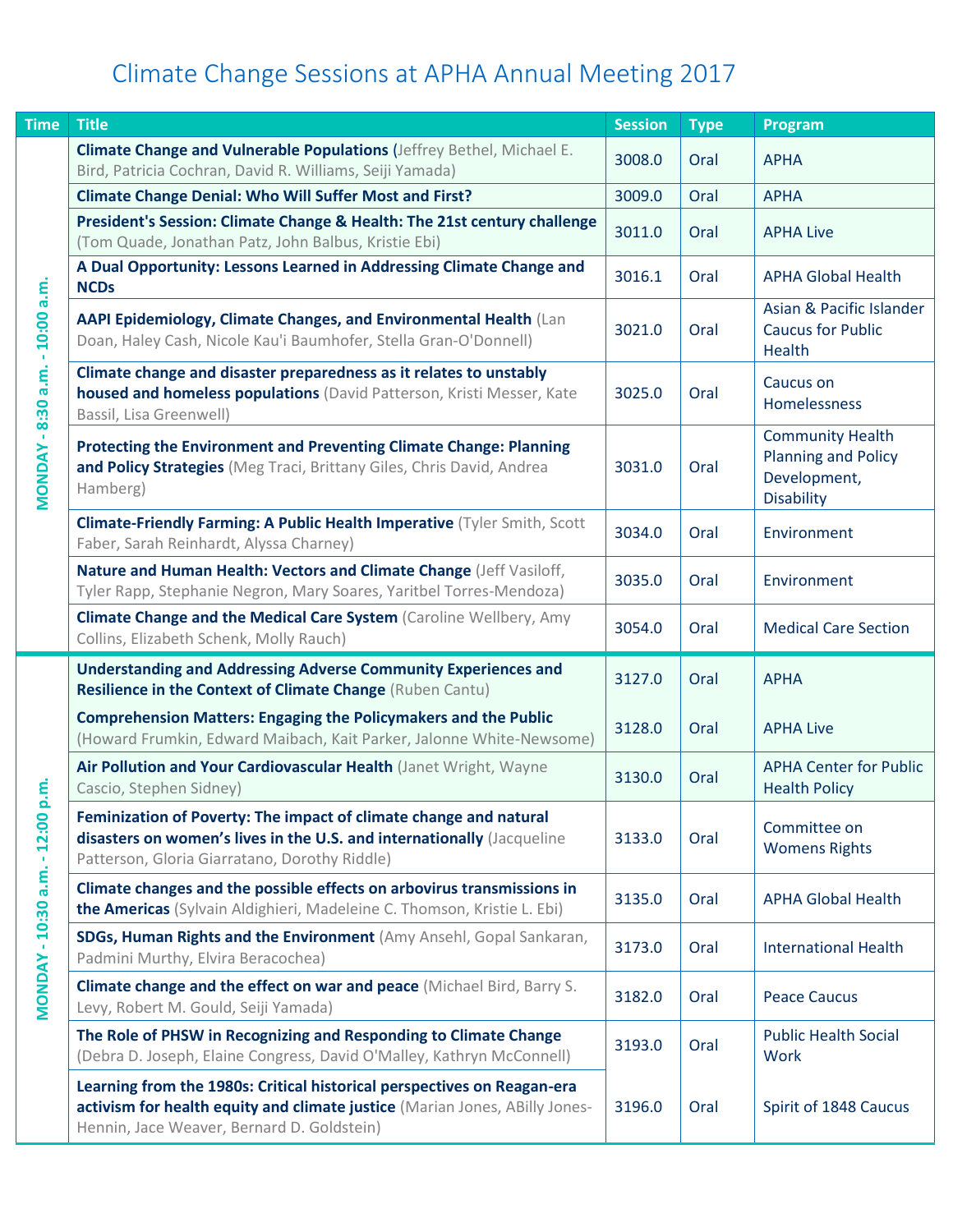| <b>Time</b>    | <b>Title</b>                                                                                                                                                                                            | <b>Session</b> | <b>Type</b> | <b>Program</b>                                                       |
|----------------|---------------------------------------------------------------------------------------------------------------------------------------------------------------------------------------------------------|----------------|-------------|----------------------------------------------------------------------|
|                | President Elect's Session: Health systems as climate innovators (Joseph<br>Telfair, Gary Cohen, Kathy Gerwig, Peter Orris, Jeff Thompson)                                                               | 3243.0         | Oral        | <b>APHA Live</b>                                                     |
|                | <b>Words are Not Enough: Tracking Progress on Commitments for Climate</b><br><b>Change and NCDs</b>                                                                                                     | 3245.0         | Oral        | <b>APHA Global Health</b>                                            |
| 2:00 p.m.      | Road to Resilience: Designing and Evaluating Climate Health Programs<br>for Vulnerable Communities (Chelsea Austin, Stephanie Lindsley, Colleen<br>Moran, Matthew Roach, Matt Cahillane)                | 3255.0         | Oral        | <b>Community Health</b><br><b>Planning and Policy</b><br>Development |
| $-12:30 p.m.$  | Climate Change and Health in Epidemiological Research (Larry Figgs,<br>Cynthia Comerford, Steve Konkel)                                                                                                 | 3262.0         | Oral        | Epidemiology                                                         |
|                | <b>Indigenous Rights impacted by Climate Change &amp; Extractive Industries</b><br>(Gloria Schmitz, Joanna Pozen, Rhys Jones)                                                                           | 3276.0         | Oral        | <b>Human Rights Forum</b>                                            |
| <b>MONDAY</b>  | Emergencies, Disasters, and Mental Health (James M. Shultz, C. Alexis<br>Decosimo, Iman Shervington, Denese Shervington, Susan Wolf-Fordham)                                                            | 3286.0         | Oral        | <b>Mental Health</b>                                                 |
|                | Changing the climate of health through education and empowerment of<br>nurses worldwide: Global Health Invited Session (Amy Cory, Kristen<br>Hosey, Louise Ivanov)                                      | 3297.0         | Oral        | <b>Public Health Nursing</b>                                         |
|                | Addressing Social and Environmental Equity in Schools (Frances Valdez,<br>Aja Anderson, Betsy Race)                                                                                                     | 3344.0         | Oral        | <b>APHA Center for</b><br>School, Health and<br>Education            |
|                | Built urban environment 2.0: Where climate change policies converge<br>(Nisha Botchwey, Chris Pyke, Richard Jackson, Jonathan Fielding)                                                                 | 3347.0         | Oral        | <b>APHA Live</b>                                                     |
|                | Climate change: Global health action toward improving women and girls<br>reproductive life (Marcela Howell, Ngozichukwuka Agu, Sharyl Kinney)                                                           | 3351.0         | Oral        | Committee on<br><b>Womens Rights</b>                                 |
|                | Pan American action on climate change and health (Daniel Buss, Linda<br>Rudolph)                                                                                                                        | 3354.0         | Oral        | <b>APHA Global Health</b>                                            |
|                | ISC Session - Climate Change (Linda Helland, David Corbin)                                                                                                                                              | 3355.0         | Oral        | <b>Intersectional Council</b>                                        |
| 4:00 p.m.      | Project Brotherhood: Climate Change in the Hood - A Men's Public<br>Health Initiative in the Barbershop (George Smith)                                                                                  | 3361.0         | Oral        | <b>Black Caucus of Health</b><br><b>Workers</b>                      |
| 2:30 p.m       | Climate Change, Energy and Heat: Implications for Human Health (Janet<br>Gamble, Michael Schmeltz, Vijay Limaye, David Cooley)                                                                          | 3371.0         | Oral        | Environment                                                          |
|                | Environmental Justice and Health Disparities (Amy J. Schulz, Juan Declet-<br>Barreto III, Sarah Shannon, Christopher Kabel, Jyotsna Jagai)                                                              | 3372.0         | Oral        | <b>Public Health Social</b><br><b>Work</b>                           |
| <b>MONDAY-</b> | Finding the Wins in the 2018 Farm Bill -- Linking Agriculture, Food and<br>Public Health (Harrison Pittman, Carrie Calvert, Margo G. Wootan, Ferd<br>Hoefner)                                           | 3376.0         | Oral        | <b>Food and Nutrition</b>                                            |
|                | Climate changes health: Addressing climate change through programs,<br>initiatives and policies that create healthier communities (Stephanie<br>McCauley, Teddie Potter, Antonia Lewis, Alannah Kittle) | 3378.0         | Oral        | <b>Health Administration</b>                                         |
|                | Climate Change and Global Health 1 (Gulrez Azhar, Longjian Liu, Yukyan<br>Lam, Sarah Shannon)                                                                                                           | 3387.0         | Oral        | <b>International Health</b>                                          |
|                | <b>Climate Change</b> (Laura Anderko, Michele Bray)                                                                                                                                                     | 3409.0         | Oral        | <b>Public Health Nursing</b>                                         |
|                | Climate justice & toxic politics: empirical research & the fight for health<br>equity (Craig Dearfield, Bita Amani, José G Pérez-Ramos, Kaylan Agnew)                                                   | 3411.0         | Oral        | Spirit of 1848 Caucus                                                |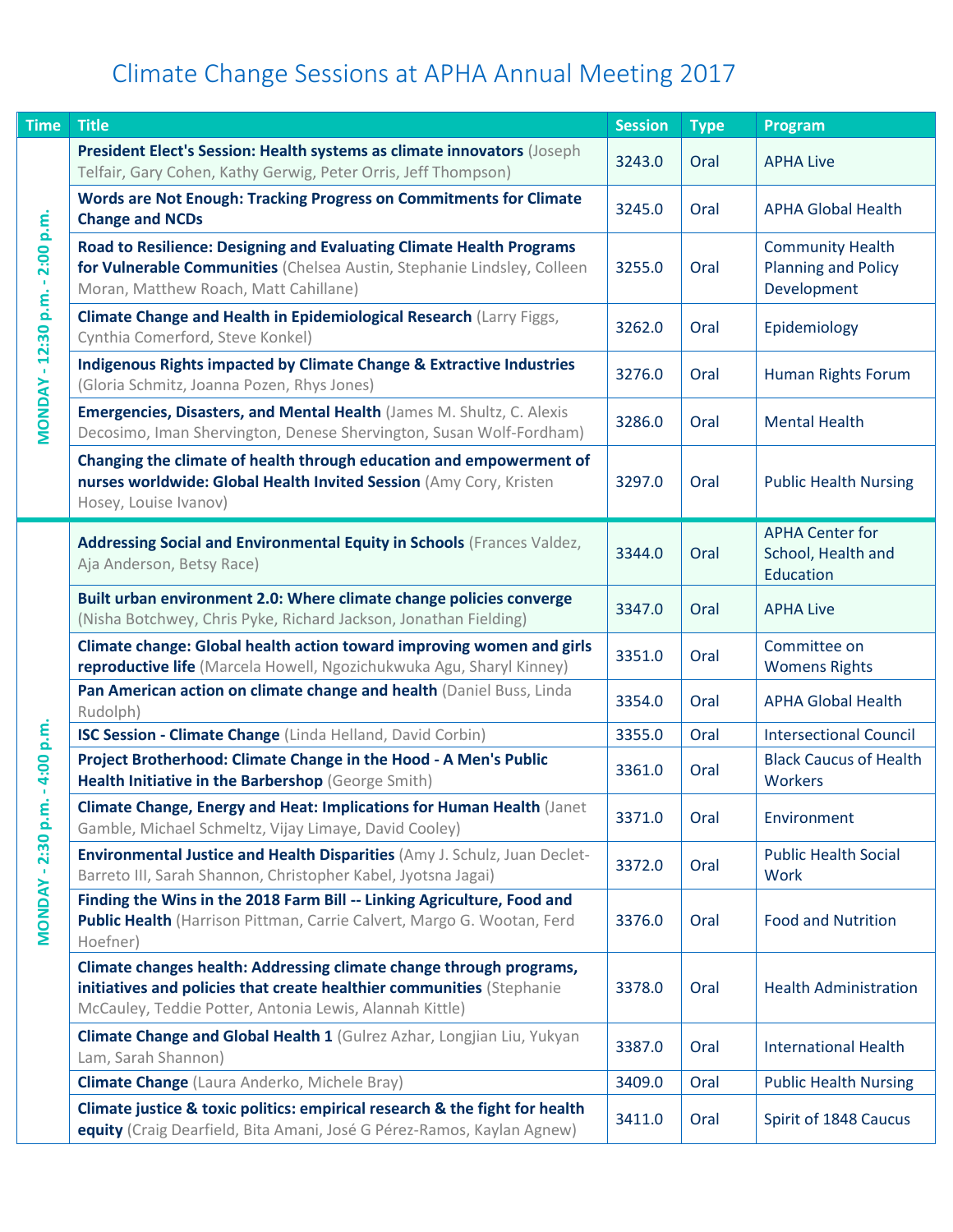| <b>Time</b>                  | <b>Title</b>                                                                                                                                                                                            | <b>Session</b> | <b>Type</b>     | Program                                                  |
|------------------------------|---------------------------------------------------------------------------------------------------------------------------------------------------------------------------------------------------------|----------------|-----------------|----------------------------------------------------------|
| $-6:00 p.m.$<br>p.m.<br>4:30 | Monday General Session - The Future of Environmental Health: A<br>Discussion with Gina McCarthy (Gina McCarthy, Lex Frieden, Sir Richard<br>Horton, Tom Steyer)                                         | 3415.0         | Oral            | <b>APHA Live</b>                                         |
| $-7:30 p.m.$<br>6:00 p.m.    | <b>Global Public Health Film Festival: Excerpts of Climate Change</b><br><b>Documentaries</b> (Amy Aquilino, Jenny Nulf, Sabrina McCormick)                                                             | <b>FF06</b>    | Oral            | <b>APHA-Global Public</b><br><b>Health Film Festival</b> |
|                              | <b>TUESDAY</b>                                                                                                                                                                                          |                |                 |                                                          |
| 8:00 a.m.<br>6:30 a.m.       | <b>Intersectional Climate Change Roundtable</b>                                                                                                                                                         | 401.1          | Round-<br>table | Environment                                              |
|                              | <b>Climate Change in Public Health Education and Public Health Practice</b><br>(Jeffrey Shaman, Phil Mackie, Robert Dubrow, Derek Shendell)                                                             | 4000.0         | Oral            | <b>Academic Public</b><br><b>Health Caucus</b>           |
|                              | Climate change an international perspective: No travel-related<br>greenhouse gases were emitted in the making of this panel (Greg Dalton,<br>Sir Andy Haines, Nicholas Watts)                           | 4006.0         | Oral            | <b>APHA Live</b>                                         |
| $0:00$ a.m.                  | Climate Justice: Building Power (Linda Rudolph, Surilil Sutaria Patel,<br>Rosemary Ahtuangaruak, Lisa Hoyos, Jacqueline Patterson)                                                                      | 4007.1         | Oral            | <b>APHA Center for Public</b><br><b>Health Policy</b>    |
| ┯<br>$\mathbf{r}$            | Climate Change, Heat, and Public Health Action (Kazuhiko Ito, Dana<br>Haine, Tracy Delaney, Munerah Ahmed, Irena Gorski)                                                                                | 4023.0         | Oral            | Environment                                              |
|                              | Support for Local Environmental Health (Jiali Li, Ilya Plotkin, Adele<br>Houghton, Amee Raval, Jacquelyn Murphy)                                                                                        | 4024.0         | Oral            | Environment                                              |
| TUESDAY - 8:30 a.m.          | <b>Public Health Opportunities to Achieve Health Equity and Prevent</b><br>Adverse Health Impacts of Climate Change: What is the Epidemiologic<br>Science?                                              | 4027.0         | Oral            | Epidemiology                                             |
|                              | <b>Public Health Nursing Research - Climate, Health, and Vulnerable</b><br>Populations (Laura Anderko, Linda A. McCauley)                                                                               | 4065.0         | Oral            | <b>Public Health Nursing</b>                             |
|                              | Progressive pedagogy: teaching about links between toxic politics and<br>climate/environmental equity and public health (Vanessa Simonds, Amy<br>Hagopian, LeConte Dill, Heidi Hoechst, Michael Harvey) | 4069.0         | Oral            | Spirit of 1848 Caucus                                    |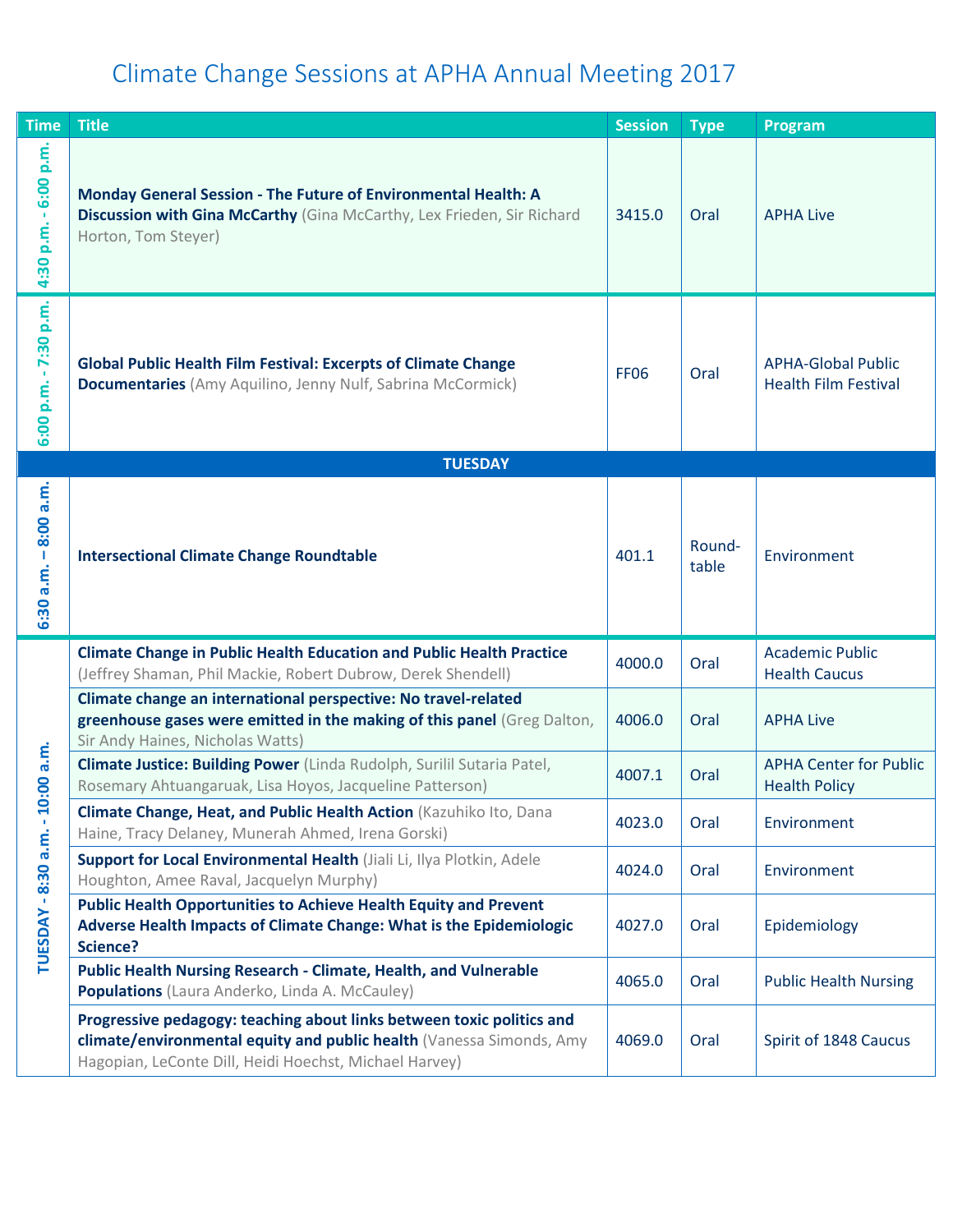| <b>Time</b>                       | <b>Title</b>                                                                                                                                                                                                                                                                                 | <b>Session</b> | <b>Type</b>     | Program                                                                            |
|-----------------------------------|----------------------------------------------------------------------------------------------------------------------------------------------------------------------------------------------------------------------------------------------------------------------------------------------|----------------|-----------------|------------------------------------------------------------------------------------|
|                                   | Green jobs and dirty work: Climate change strategies for workers (Bob<br>Perkowitz, Charlotte Brody, Anna Fendley, Joseph Uehlein)                                                                                                                                                           | 4097.0         | Oral            | <b>APHA Live</b>                                                                   |
|                                   | Adaptation in Action: Success stories in climate and health (Paul<br>Schramm, Matthew Roach, Asante Shipp-Hilts, Kristin Raab)                                                                                                                                                               | 4098.0         | Oral            | <b>APHA Center for Public</b><br><b>Health Policy</b>                              |
|                                   | The effort of G7 countries to mitigate the health effects from global<br>climate change (Stefano Campostrini, Ranieri Guerra, David Angelson,<br>Daniel Buss)                                                                                                                                | 4101.0         | Oral            | <b>APHA Global Health</b>                                                          |
|                                   | Climate Change and Children's Health (Nsedu Obot Witherspoon, Laura<br>Allen, Claire Barnett, Aubrey Miller, Lauretta Joseph)                                                                                                                                                                | 4115.0         | Oral            | Environment                                                                        |
| TUESDAY - 10:30 a.m. - 12:00 p.m. | <b>Furthering Climate Justice and Health Equity through Public Health</b><br><b>Collaborations in California</b> (Linda Helland, Solange Gould, Alex Ghenis,<br>Veronica Garibay, Martha Dina Argüello)                                                                                      | 4116.0         | Oral            | Environment                                                                        |
|                                   | Ethics, Environmental Justice, and Climate Change (Sean Valles, Karen<br>Meagher, Jonathan Beever, Rhys Jones)                                                                                                                                                                               | 4122.0         | Oral            | <b>Ethics</b>                                                                      |
|                                   | Managing disease, disaster, and climate risks with the National Health<br>Security Preparedness Index (Michael Childress, Glen Mays, Anita<br>Chandra, Anna Hoover)                                                                                                                          | 4126.0         | Oral            | <b>Health Administration</b>                                                       |
|                                   | <b>Creating the Healthiest Nation: Climate Changes Health Through ICTHP</b><br>(Janet Kahn, Jon Wardle, Nooshin Razani, Yolanda Angulo-Bazán)                                                                                                                                                | 4134.0         | Oral            | Integrative,<br>Complementary and<br><b>Traditional Health</b><br><b>Practices</b> |
|                                   | OHS Roundtable - Climate change and its impact on occupational health<br>and safety (Ken Silver, Brian Gifford, Melvin Myers, Heather Riden, Abby<br>Mutic, Joseph Hughes Jr., Jennifer Runkle, Carlo Signorelli, Emmanuel<br>Odame, Linda A. McCauley)                                      | 4147.0         | Round-<br>table | <b>Occupational Health</b><br>and Safety                                           |
|                                   | Planetary emergencies: climate change & toxic politics -- and global &<br>Indigenous fights for health equity & a sustainable future (organized<br>with the AIANNHC) (Nancy Krieger, Hannabah Blue, Vanessa Simonds,<br>Nancy Krieger, Anne-Emanuelle Birn, Vanessa Simonds, David Cummings) | 4161.0         | Oral            | Spirit of 1848 Caucus                                                              |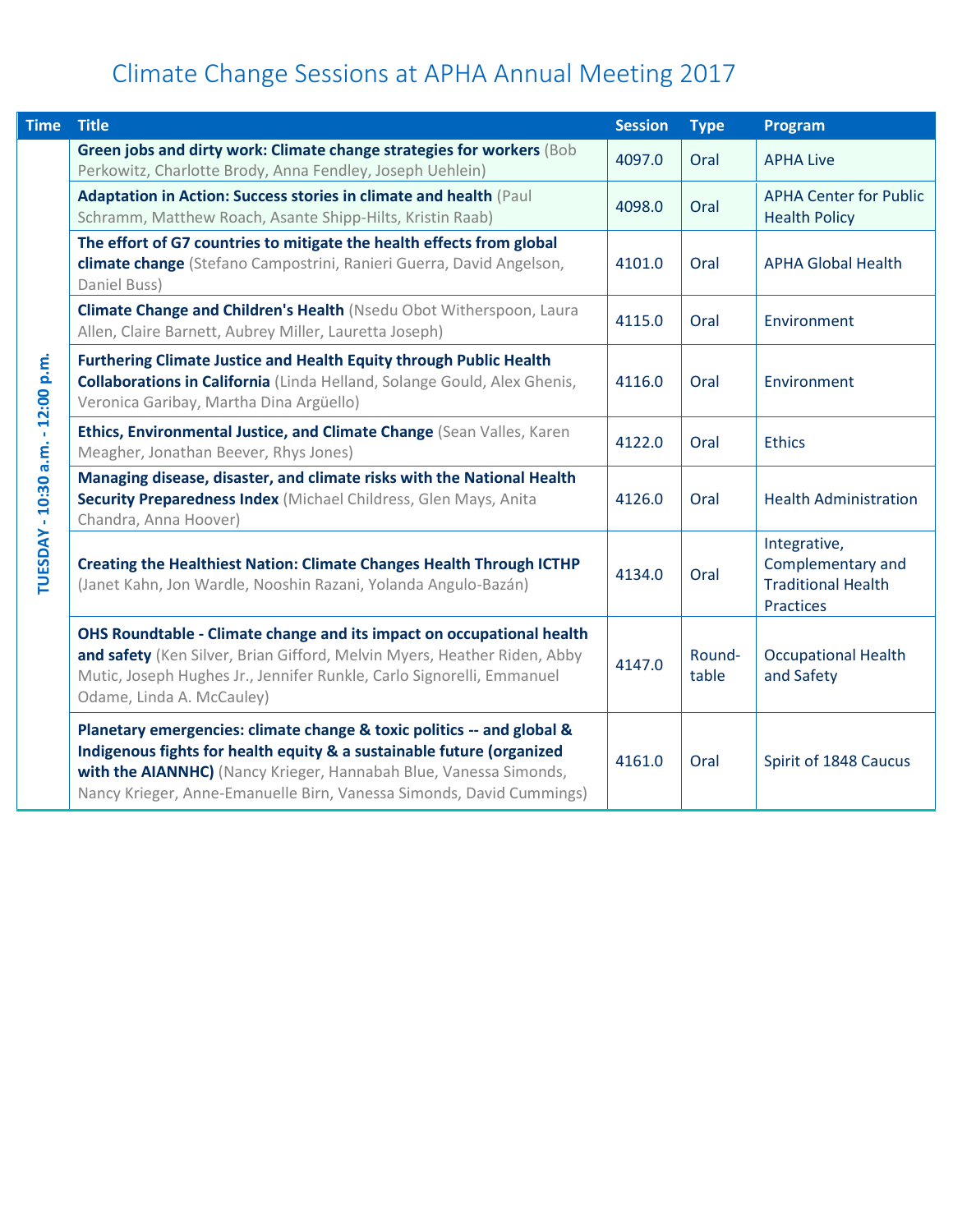| <b>Time</b>                     | <b>Title</b>                                                                                                                                                                                                                               | <b>Session</b> | <b>Type</b>     | Program                                                              |
|---------------------------------|--------------------------------------------------------------------------------------------------------------------------------------------------------------------------------------------------------------------------------------------|----------------|-----------------|----------------------------------------------------------------------|
|                                 | Mobilizing the Health Community to Fight Climate Change (Jeff Carter,<br>Surili Sutaria Patel, Linda Rudolph, Mona Sarfaty, Barbara Sattler)                                                                                               | 4199.1         | Oral            | <b>APHA</b>                                                          |
|                                 | Climate emergency: Preparing for the worst (George Luber, Nicole Lurie,<br>Umair Shah, Lise Van Susteren)                                                                                                                                  | 4200.0         | Oral            | <b>APHA Live</b>                                                     |
|                                 | Reproductive health and carbon footprints: Carbon emissions and steps<br>toward reproductive life planning (Evelina Sterling, Eliza Rono, Emily<br>Franzosa)                                                                               | 4204.0         | Oral            | Committee on<br><b>Womens Rights</b>                                 |
| $-2:00 p.m.$                    | Faith and Its Influence on Community Health for a Healthier<br>Nation (Dorine J. Brand, Lauren VanEnk, Susan Davies, Chloe Dorsey,<br>Courtney Turner, Pamela Price, Tlffany Haynes, Miracle Okoye, Mimi Kiser,<br>Cynthia Williams Brown) | 4209.0         | Round-<br>table | <b>Caucus on Public</b><br>Health and the Faith<br>Community         |
|                                 | Climate change, infectious diseases and the health of refugee and<br>immigrant populations (Asaad Asaad, James M. Shultz, Hoa Appel, Folake<br>Eniola)                                                                                     | 4210.0         | Oral            | Caucus on Refugee and<br><b>Immigrant Health</b>                     |
| TUESDAY - 12:30 p.m.            | Best Practices of Policy Initiatives at the Local & Community Level to<br>Address Climate Impacts (Meredith Jagger, Emily York, Kari Sasportas,<br>Jeremy Brooks)                                                                          | 4211.0         | Oral            | <b>Community Health</b><br><b>Planning and Policy</b><br>Development |
|                                 | <b>Climate Changes Children's Health: The Role of the Pediatric</b><br><b>Environmental Health Specialty Unit Network in Addressing these Issues</b><br>(Leyla McCurdy, Michael Hatcher, Leslie Rubin, Laura Anderko, Ruth Etzel)          | 4217.0         | Oral            | Environment                                                          |
|                                 | <b>Understanding Environmental Aspects of Vector-Borne Diseases to</b><br>Promote Health Security (Melinda K. Rostal, Timothy Bouley, Mary<br>Hayden, Paula Stigler Granados)                                                              | 4218.0         | Oral            | Environment                                                          |
|                                 | <b>Climate and Geospatial Determinants of Health (Zachary Wettstein, Jesse</b><br>Bell, Li Westman)                                                                                                                                        | 4220.0         | Oral            | Epidemiology                                                         |
|                                 | Facing the Challenges Posed by Climate Change: Opportunities for Legal<br>Intervention (Justin Gundlach, Chandrakala Ganesh, Becca Klein<br>Bartholomew, Colleen Healy)                                                                    | 4237.0         | Oral            | Law                                                                  |
|                                 | Climate Change and Emergency Preparedness (Bei Chen, Regina Shih,<br>Alexis Merdjanoff, Erica Marshall, Dalia Romero)                                                                                                                      | 4278.0         | Oral            | Aging & Public Health                                                |
| TUESDAY - 2:30 p.m. - 4:00 p.m. | Health in All Policies - Hot Topics to Support Intersectoral Collaboration<br>and Promote Health, Equity, and Environmental Sustainability (Julia<br>Caplan, Michele Shimomura, Amanda Ables, Edward P. Ehlinger)                          | 4286.0         | Oral            | <b>APHA-Center for Public</b><br><b>Health Policy</b>                |
|                                 | Climate change, heat, and implications for local environmental health<br>(Jaime Madrigano, Kate Weinberger, Patrick Kinney, Bob Perkowitz, Alissa<br>Leavitt)                                                                              | 4308.0         | Oral            | Environment                                                          |
|                                 | Special Session - Climate Change and Epidemiology (Kristie Ebi, Steve<br>Konkel)                                                                                                                                                           | 4312.0         | Oral            | Epidemiology                                                         |
|                                 | Nutrition and Sustainability: Creating a Healthy Future (Emily H. Morgan,<br>Valerie Stull, Sarah Reinhardt, Selena Ahmed)                                                                                                                 | 4315.0         | Oral            | <b>Food and Nutrition</b>                                            |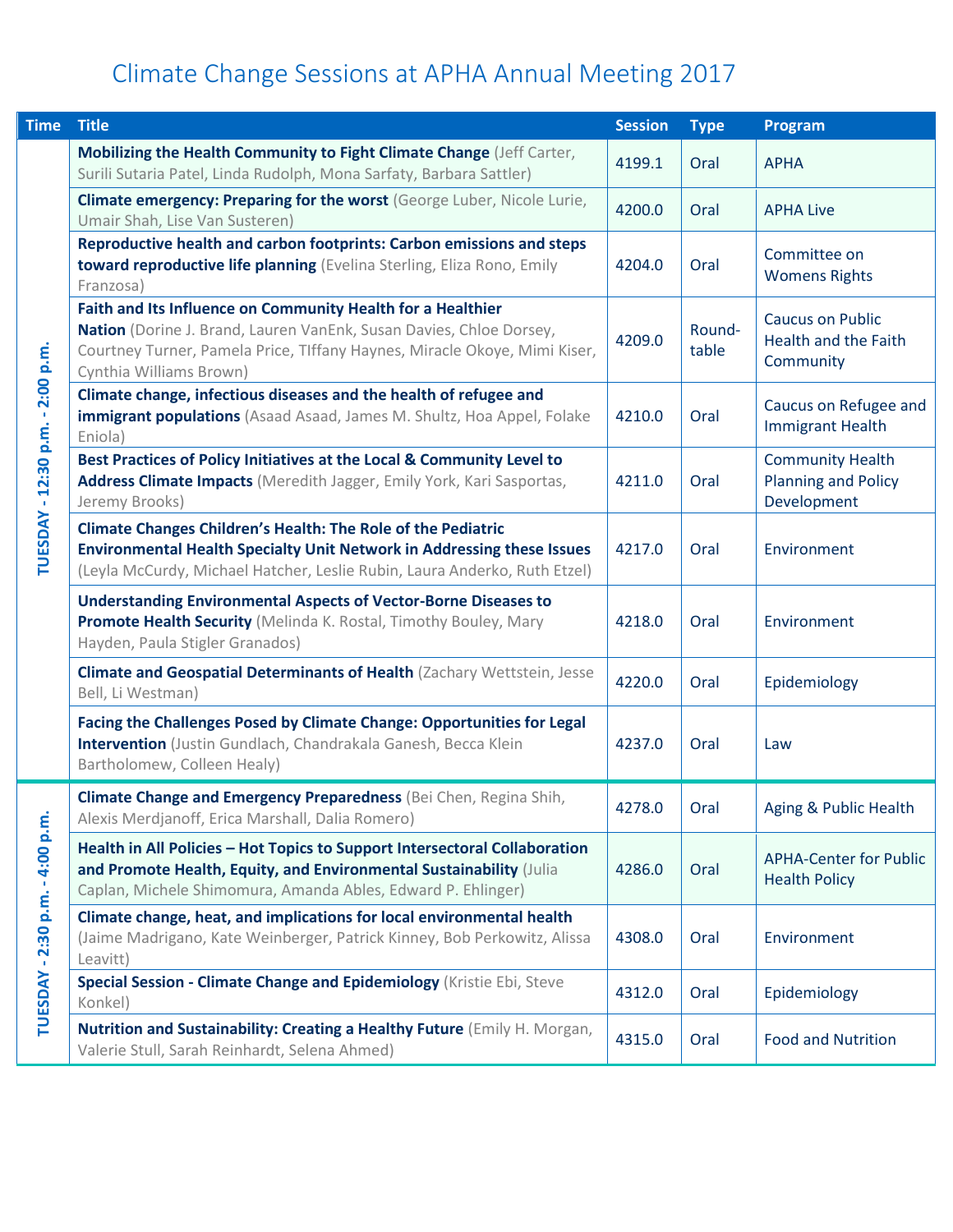| <b>Time</b>         | <b>Title</b>                                                                                                                                                                                                            | <b>Session</b> | <b>Type</b> | Program                                                              |
|---------------------|-------------------------------------------------------------------------------------------------------------------------------------------------------------------------------------------------------------------------|----------------|-------------|----------------------------------------------------------------------|
|                     | <b>Understanding Threats and Taking Action: Climate Change and Children's</b><br>Health Research, Policy, and Practice (Stefanie Ebelt Sarnat, Erin Lipp,<br>John Fairbank, Jiayi (Angela) Wan, Laura Turner Seydel)    | 4391.0         | Oral        | Environment                                                          |
|                     | Food and the Environment (Brent Kim, Becky Ramsing, Roni Neff,<br>Alexandra Evans)                                                                                                                                      | 4392.0         | Oral        | Environment                                                          |
| $-6:00 p.m.$        | Observations from Space: A unique vantage point for the study of<br>climate change and its association with the disease occurrence (John<br>Haynes, Antarpreet. Jutla, Justin Davis, Tabassum Z Insaf)                  | 4393.0         | Oral        | Environment                                                          |
|                     | New Research on Diet and Greenhouse Gas Emissions Using the 2005-<br>2010 National Health and Nutrition Examination Survey (Diego Rose,<br>Benjamin Pollock, Amelia Willits-Smith, Brittany Kovacs)                     | 4399.0         | Oral        | <b>Food and Nutrition</b>                                            |
| TUESDAY - 4:00 p.m. | Our Communities: U.S. Climate Resilience (Vanessa Mason, Hunter Jones,<br>John Balbus, Sarah Zerbonne)                                                                                                                  | 4403.0         | Oral        | <b>Health Informatics</b><br>Information<br>Technology               |
|                     | Climate Change and Global Health 2 (Zelde Espinel Ben-Amy, Maria<br>Fernanda Zermoglio, Judy Otto, Elena Grossman)                                                                                                      | 4408.0         | Oral        | <b>International Health</b>                                          |
|                     | <b>Climate Change and Natural Disasters: The Haitian Cholera Epidemic as a</b><br>Case Study of International Politics and Public Health Response (Louise<br>Ivers, Shannon Jonsson, Rachel Yantzi)                     | 4416.0         | Oral        | <b>Medical Care Section</b>                                          |
|                     | <b>Climate Changes and Mental Health: Responding to Mental Health Needs</b><br>Following Natural Disasters (James M. Shultz, John Bosco, Judith<br>Kuriansky, Richard Beinecke)                                         | 4420.0         | Oral        | <b>Mental Health</b>                                                 |
|                     | <b>WEDNESDAY</b>                                                                                                                                                                                                        |                |             |                                                                      |
|                     | Migrants, Refugees & Managed Retreat: Avoiding Climate Catastophes<br>(Hani Mowafi, Michael Brubaker, Barry Levy, Liz Koslov)                                                                                           | 5003.1         | Oral        | <b>APHA Live</b>                                                     |
| $0:00$ a.m.         | Grassroots (Local) Policy Efforts Addressing Climate Change (Elizabeth<br>Glass Geltman, Jessica Holzer, Asante Shipp-Hilts, Jocelyn Estiandan)                                                                         | 5009.0         | Oral        | <b>Community Health</b><br><b>Planning and Policy</b><br>Development |
| ↤                   | Climate change and associated diverse health impacts: highlights of<br>ongoing research at CDC (George Luber, Arie Manangan, Paul Schramm,<br>Shubhayu Saha, Kathryn Conlon)                                            | 5014.0         | Oral        | Environment                                                          |
| $-8:30$ a.m. $-$    | Feeding Cities in an Uncertain World: Research, Policies, and Planning to<br>Support Resilient Urban Food Systems (Andrew Huff, Kimberly Gill,<br>Kimberly Zeuli, Erin Biehl)                                           | 5020.0         | Oral        | <b>Food and Nutrition</b>                                            |
| WEDNESDAY           | <b>Climate Change &amp; Health: Programming for Adaptation and Mitigation</b><br>and the Critical Role of Global Health Professionals (Ciro R. Ugarte,<br>Jonathan A. Patz, Kristie Ebi, Elizabeth Pleuss, John Balbus) | 5031.0         | Oral        | <b>International Health</b>                                          |
|                     | Climate Change, Reproductive Health & Reproductive Justice (Erika L.<br>Thompson, Hartley Feld, Jennie Wetter, Sarah Gareau)                                                                                            | 5046.0         | Oral        | Population,<br>Reproductive and<br><b>Sexual Health</b>              |